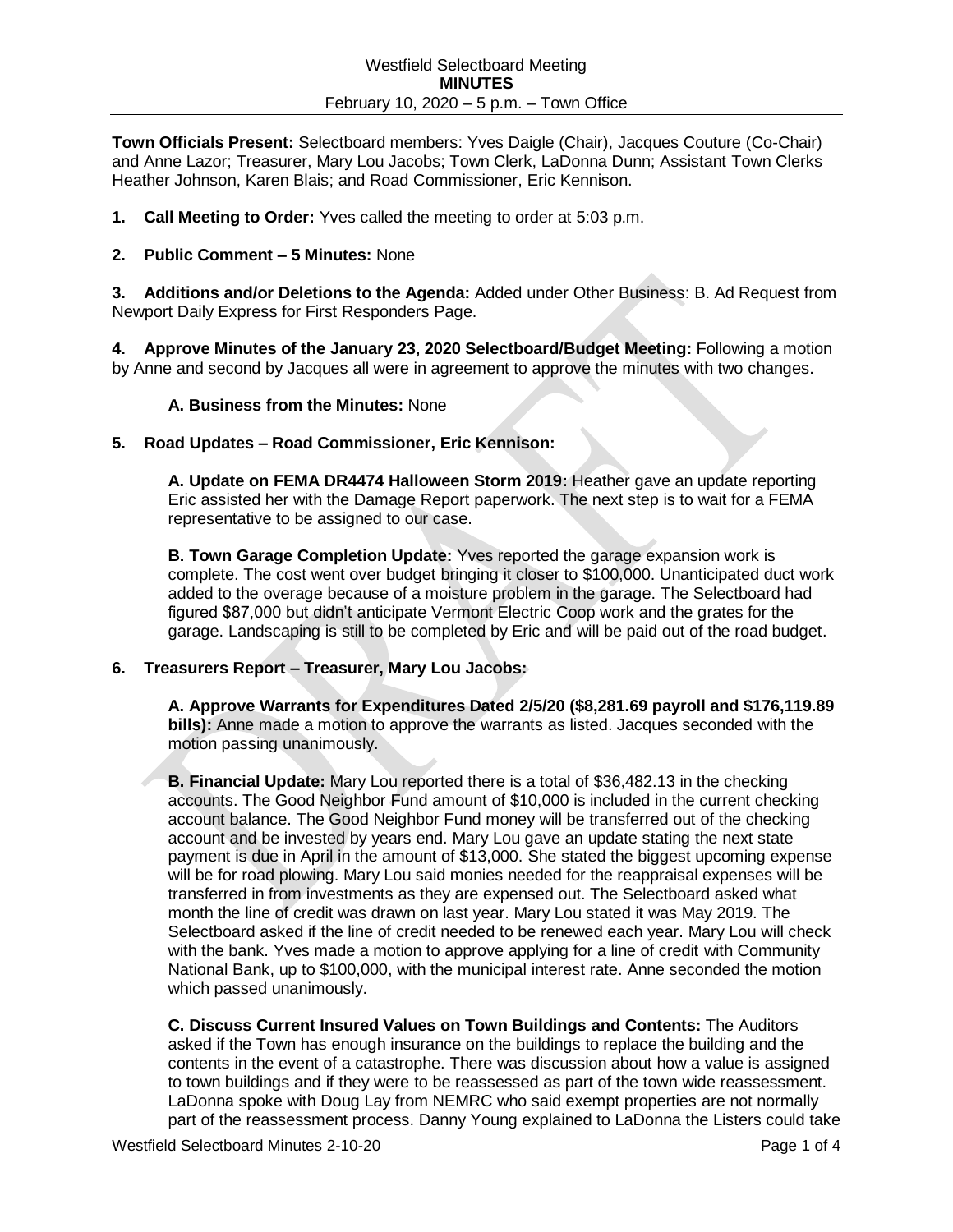a look at the buildings but they do not have comparables for the contents of the Library. The Listers are not trained to appraise special use buildings such as the Community Center or Library/Museum. Librarian, Mary Lee Daigle, found some inventory records for the taxidermy animals as well as some of the china cabinet items. The contents of the Town Office are currently insured for \$15,000. This will be re-evaluated. There was discussion about insurance at the Town Garage. The chains, wing, cabinets, chloride tanks, heating oil tank and the grader tank, computer/cameras and the grader are owned by the Town. Jacques asked if the town grader was insured and for what value. It was decided Karen Blais would call VLCT and discuss these questions with them and report back to the Selectboard. Karen was asked to increase the value of the Town Garage by \$100,000 to cover the addition of the new bay.

**D. Refund Request for Cemetery Plots at North Hill Cemetery:** A resident who was making payments on two cemetery plots has decided she does not want the plots. After discussion it was decided to approach the woman's family to see if they wish to take over the plots. Yves will contact the family. Going forward, cornerstones will not be purchased until plots are paid for in full.

**E. Discuss New Good Neighbor Fund Investment:** Mary Lou called the Credit Union and got a cd rate of 1.75% rate for 15 months. Edward Jones has 1.07% for one to two years. The Credit Union's rate for five years would be 5.9% and Edward Jones would be 2%. It was decided to wait on investing the money until later in the year.

**7. Sign Liquor License for Westfield General Store:** The Selectboard signed the Liquor License for the Westfield General Store. The Clerk will mail it to the Department of Liquor Control.

- **8. Sheriff's Report for January:** Since no Sheriff's report was received, it was tabled.
- **9. Hazard Mitigation Plan:**

**A. Update on Hazard Mitigation Committee (Core Committee Meeting 2/24/20 at 4:00 p.m.):** Alison Low will be attending the upcoming Planning Commission meeting so she suggested Pat Sagui, LaDonna, one Selectboard member and a representative from the Emergency Management (either Dan Backus or Dennis Newman) meet as a core group to begin the Hazard Mitigation Committee process. Jacques will be able to attend the meeting to be held at the Town office.

**B. Sign Memorandum of Understanding (MOU) between NVDA and the Towns of Westfield and Jay:** NVDA Senior Planner, Alison Low, sent the MOU between NVDA, and the Towns of Westfield and Jay. The intent is to develop FEMA approved hazard mitigation plans for up to 14 communities and specifically to develop a multi-jurisdictional local hazard mitigation plan for Westfield/Jay. Jacques made a motion and Anne seconded to sign the Memorandum of Understanding. All were in agreement.

**10. Discuss Issuing ATV Permits for 2020 Season:** LaDonna asked the Selectboard to consider not issuing ATV permits for the 2020 season. She reminded the Selectboard that last year the permits were issued to educate ATV enthusiasts about the Towns new ATV ordinance and the roads that were open to ATV travel. The Selectboard reported they had not had any complaints during the 2019 season. LaDonna suggested posting the map and ordinance on the municipal website and on social media. LaDonna suggested the Selectboard re-evaluate the issuance of permits each year. LaDonna will contact VASA officials to see if paperwork is required to open Route 100 to ATV travel from the Westfield General Store to Cemetery Road, like last year. There was a motion by Anne and second by Jacques to not issue Town ATV permits. The motion passed unanimously.

**11. Replacement for Mary Lee Daigle for Cleaning at Community Center/Town Office:** Mary Lee Daigle resigned from her cleaning position at the Community Center and the Town Clerks office. Connie LaPlume is interested in cleaning the Community Center and Karen Blais offered to clean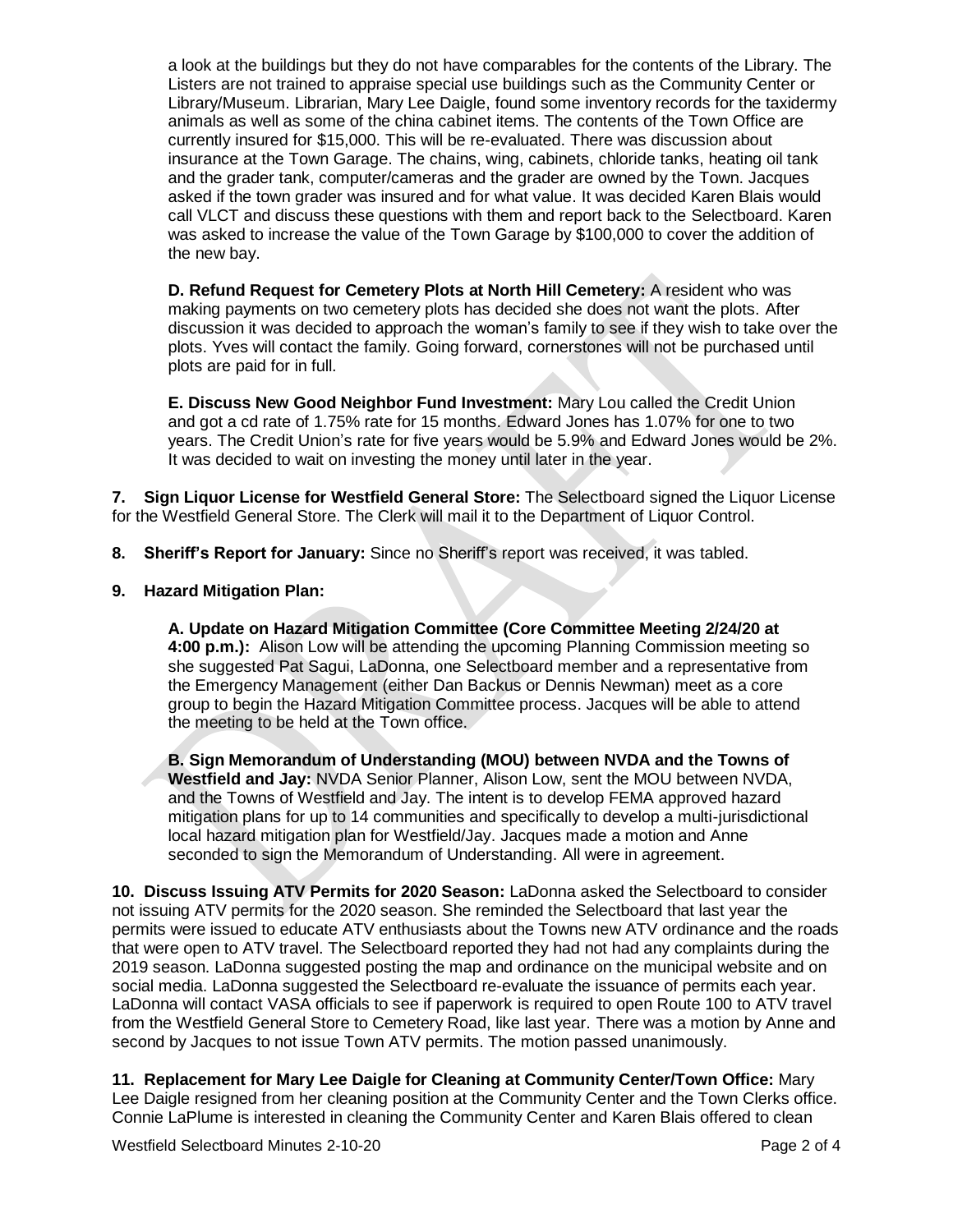the Town Office building. Jacques made a motion to hire Connie to clean the Community Center and Karen to clean the Town building. Anne seconded the motion which passed unanimously.

**12. Sign Certificate-No Appeal or Suit Pending PVR-4155:** The Selectboard signed PVR-4155 stating there are no appeals or suits pending. The document will be filed in the Grand List by the Town Clerk.

**13. Reply to Auditors Management Report Suggestions:** Auditor, Joe Falworth, told Yves he would like to request from the Selectboard a formal reply to the Auditors comments in the Audit Management Report. The Selectboard reviewed each item on the report.

- **Bank Statements**: Anne asked if Mary Lou was caught up and had completed the bank reconciliations for 2019. Mary Lou stated she is waiting for an onsite visit from NEMRC to help her complete a few things. Mary Lou explained we have one general fund checking account that the municipal expenses as well as the highway expenses are paid from. Mary Lou said she will do her best to have the bank account reconciled each month. Jacques requested to see the reconciled bank statements at each Selectboard meeting. Mary Lou stated she will also provide the Trial Balance and the Balance Sheet Assets. Anne requested seeing the budget comparison report so the Selectboard can see the percentage of the unused budget on a monthly basis. Jacques asked if they could see the prior year and the current year as a comparison.
- **Review of Town Property Inventory:** The town property inventory has been worked on by Heather and she will continue to put the Museum and Library documentation together. These documents will be shared with the Auditors as they are completed.
- **Cash Receipts Procedures Policy/Purchasing Policy**: The Cash Receipts Policy has been completed and is in use by the Town Clerk, Assistant Clerks and the Treasurer. There was concern by the Auditors that the Selectboard had not regularly reviewed and re-adopted the Purchasing Policy since 2014. It was reviewed and re-signed by the current Selectboard. LaDonna said reviewing/re-signing the Purchasing Policy and the Conflict of Interest Policy will be added to the Selectboards Organizational Meeting Agenda each March.
- **Calendar Year versus Fiscal Year:** Jacques recommended making the budget earlier. Yves feels staying on a calendar year is the best. Mary Lou stated that some towns are on a June to July fiscal year to align with the schools. Mary Lou said we are working on scheduling a meeting with the Supervisory Union to get a better understanding of the school taxes and how they are calculated and paid. At this point, the Selectboard doesn't think there is an advantage to changing from a calendar year to a fiscal year.
- **Investment Reporting:** Mary Lou explained the problem with tracking the individual investment accounts at Edward Jones is due to the representative that set up the investment accounts not listing the accounts individually by name, as was requested by the Town. Consequently, they are lumped together making tracking very difficult. Edward Jones assures Mary Lou when the individual investments mature, they will be properly named. Mary Lou created a spreadsheet to make tracking easier for the Auditors until such time as they are correctly named.
- **Suggestion in looking to the future:** It was suggested by the Auditors that a Comparative Budget Analysis be completed, comparing our Road Department, as it currently exists, to purchasing Town equipment and hiring actual employees. Anne and Jacques felt that acquiring the Budgets from the Town Reports of surrounding towns would give a good comparison. Jay, Troy, Brownington, Newport Town, and Coventry own their town equipment and are the Towns that will be reviewed. LaDonna suggested that a committee be formed to pursue some of this work with the Auditors. The Selectboard felt it would be valuable for the Town to look at the comparisons. Heather will look into the road mileage for each of the five towns.
- **Selectboard Salary Increase:** The Auditors voted to authorize a \$50 pay increase for all Selectboard members as follows: Chair to \$1800; Board members to \$1450.

**A. Discuss Act 70 of 2017 Conflict Interest Policy (emailed in advance):** LaDonna explained the model policy came from VLCT. It is now required that all municipal boards adopt a policy. Anne made a motion to adopt the Conflict of Interest Policy. Jacques seconded and Yves was in agreement.